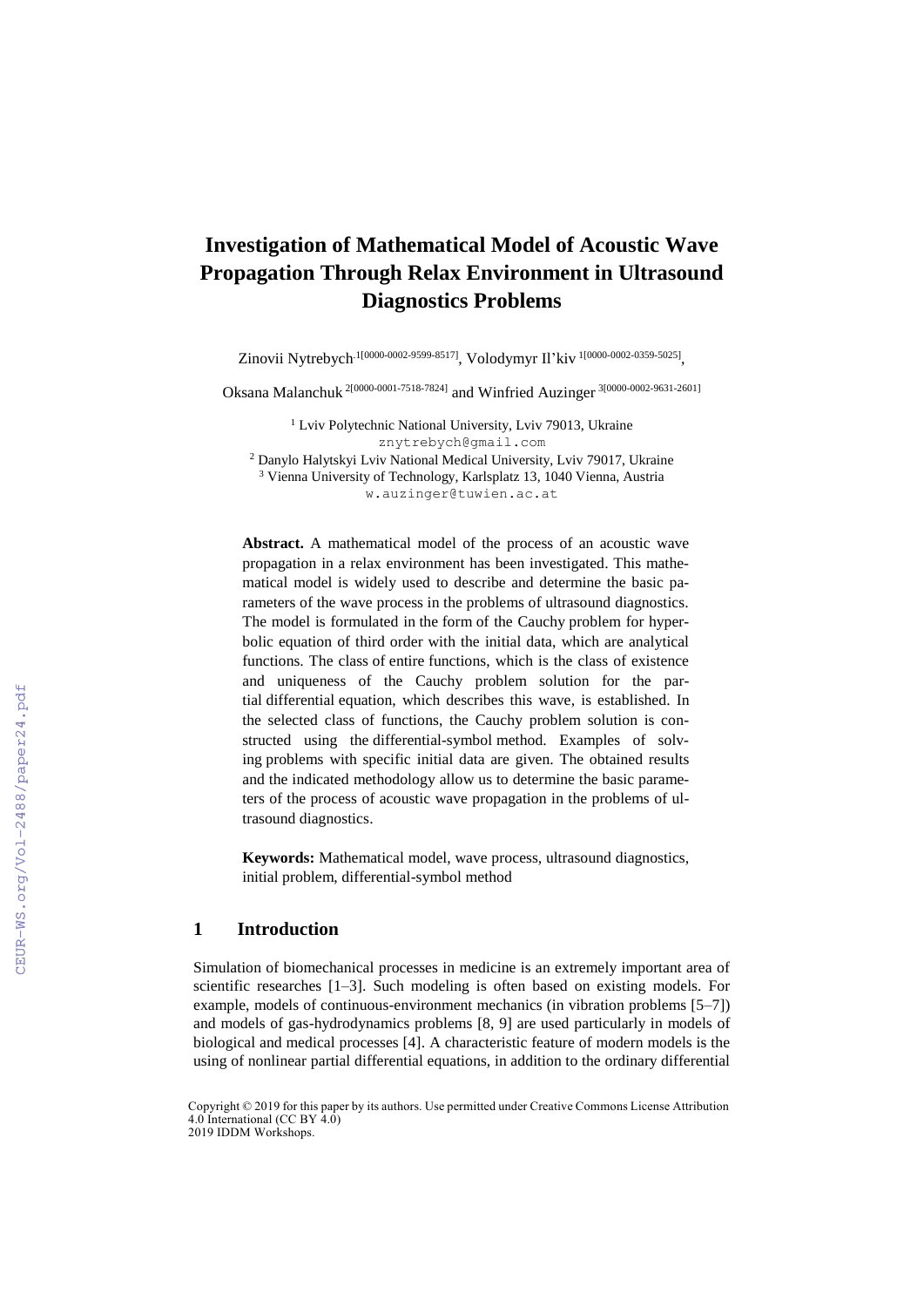equations. The study of such models is quite complicated (see, in particular, [10–12]). Numerical, qualitative, and asymptotic methods are used to research such models [13–15].

In recent years, in modeling complicated biomedical processes of diverse nature, the interest has been increasing not only in traditional partial differential equations of second order, but also in equations of higher order. The wave processes with dispersion and absorption in water dynamics problems [16, 17], viscosity theory [18], and geophysics [19] are described by partial differential equations of third order with respect to time. In particular, such equations include the equations of fourth order in spatial variables which describe the processes of vibration of mechanical systems [20, 21].

The hyperbolic equations of third order in time, which are intensely studied in ultrasound diagnostics, include the equation of the form

$$
\tau \left( \frac{\partial^3 u}{\partial t^3} - c_f^2 \Delta \frac{\partial u}{\partial t} \right) + \frac{\partial^2 u}{\partial t^2} - c_e^2 \Delta u = f(t, x), \quad x = (x_1, x_2, x_3) \in \mathbb{R}^3,
$$
 (1)

in which  $u(t, x)$  is dynamic pressure,  $\tau$  is relaxation time, constants  $c_e$  and  $c_f$  are

limiting phase speeds of sound,  $\Delta = \frac{\partial^2}{\partial^2} + \frac{\partial^2}{\partial^2} + \frac{\partial^2}{\partial^2}$  $\partial x_1^2$   $\partial x_2^2$   $\partial x_3^2$  $\Delta = \frac{\partial^2}{\partial x_1^2} + \frac{\partial^2}{\partial x_2^2} + \frac{\partial^2}{\partial x_2^2}$  is three-dimensional Laplace

operator.

In research [22], the solution of the Cauchy problem for equation (1) is given by the fundamental solution of equation (1) using modified Bessel functions.

The work is aimed to:

- study of the mathematical model of the acoustic wave propagation process in a relax environment with given initial data, which are entire analytical functions;
- establishing a class of unique solvability of the corresponding Cauchy problem;
- presentation of the analytical method of solving the problem;
- study of the process of acoustic wave propagation for the specific initial data of the problem, development of a method of finding the determining parameters of the wave process.

## **2 Posing of the problem and main results**

Let us consider the Cauchy problem

$$
\left[\frac{\partial}{\partial t} \left(\frac{\partial^2}{\partial t^2} - \Delta\right) + \frac{\partial^2}{\partial t^2} - \alpha \Delta\right] u(t, x) = f(t, x), \quad (t, x) \in \mathbb{R}_+ \times \mathbb{R}^3,
$$
\n(2)\n
$$
u(0, x) = \varnothing_{\sim}(x), \quad \frac{\partial u}{\partial t}(0, x) = \varnothing_{\sim}(x), \quad \frac{\partial^2 u}{\partial t}(0, x) = \varnothing_{\sim}(x), \quad x \in \mathbb{R}^3.
$$

$$
\left[\overline{\partial t}\left(\overline{\partial t^2}^{-1/2}\right)^{+\overline{\partial t^2}^{-1/2}}\right]^{d\lambda}u(t,x) = f(t,x), \quad (t,x) \in \mathbb{R}_+ \times \mathbb{R}^3,
$$
\n
$$
u(0,x) = \varphi_0(x), \quad \frac{\partial u}{\partial t}(0,x) = \varphi_1(x), \quad \frac{\partial^2 u}{\partial t^2}(0,x) = \varphi_2(x), \quad x \in \mathbb{R}^3,
$$
\n
$$
(3)
$$

where  $\alpha$  is the constant which belongs to the interval  $(0,1)$ ,  $\mathbb{R}_{+} = (0,\infty)$ .

2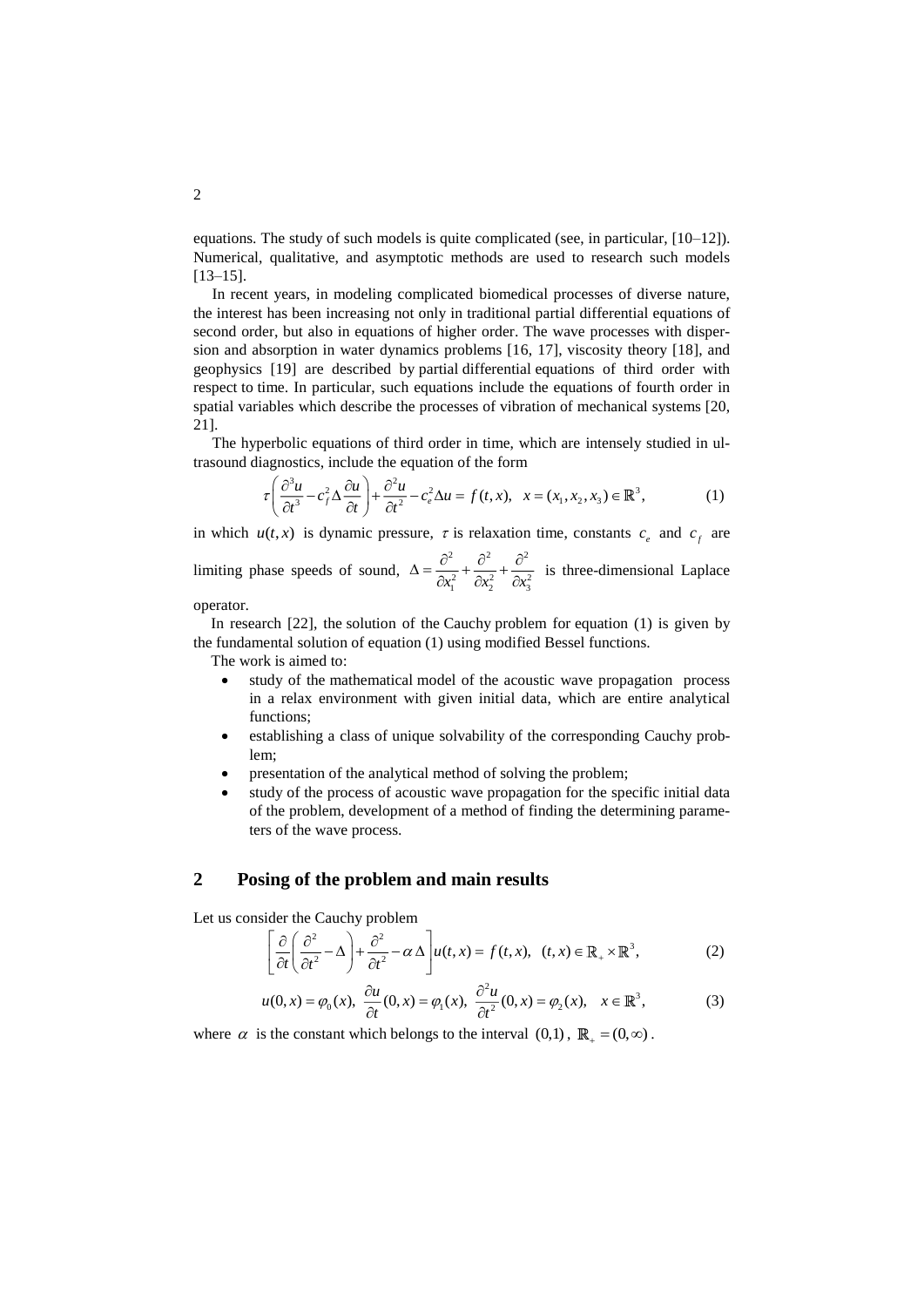Note that equation (2) is obtained from (1) by introducing dimensionless variables  $\overline{x}_i = x_i / (c_f \tau)$  i  $\alpha = c_f / c_e$ .

In work  $[23]$ , the solution of problem  $(2)$ ,  $(3)$  is based on the fundamental solution of equation (2), but it has a very complicated structure and needs simplification.

In this research, we recommend another approach to solving problem  $(2)$ ,  $(3)$ . We use the differential-symbol method, which was effectively applied to solving the Cauchy problem [24] and two-point in time problems [25–27].

Let us write ordinary differential equation

$$
\left[\frac{d^3}{dt^3} + \frac{d^2}{dt^2} - \beta \frac{d}{dt} - \alpha \beta\right] V(t, \alpha, \beta) = 0,
$$
\n(4)

in which  $\beta$  is the Laplace operator symbol, that is  $\beta = |v|^2 = v_1^2 + v_2^2 + v_3^2$ ,  $v = (v_1, v_2, v_3) \in \mathbb{C}^3$ .

Let  $\lambda_1 = \lambda_1(\alpha, \beta)$ ,  $\lambda_2 = \lambda_2(\alpha, \beta)$ ,  $\lambda_3 = \lambda_3(\alpha, \beta)$  is the roots of the algebraic equation

$$
\lambda^3 + \lambda^2 - \beta \lambda - \alpha \beta = 0. \tag{5}
$$

They belong to the set

ng to the set  
\n
$$
\left\{\frac{1}{3} + \frac{\sqrt[3]{2}(1+3\beta)}{3A} + \frac{A}{3\sqrt[3]{2}}, -\frac{1}{3} - \frac{(1\pm i\sqrt{3})(1+3\beta)}{3\sqrt[3]{4A}} - \frac{(1\mp i\sqrt{3})A}{6\sqrt[3]{2}}\right\},
$$
\n
$$
\frac{\sqrt[3]{P} + \sqrt{A(1+3\beta)^3 + P^2}}{4\sqrt[3]{2}} = P - 3 - 9\sqrt[3]{2} + 3\sqrt[3]{2} + \frac{1}{2} = 1
$$

where  $A = \sqrt[3]{B} + \sqrt{-4(1+3\beta)^3 + B^2}$ ,  $B = -2-9\beta + 27\alpha\beta$ ,  $i^2 = -1$ .

**Remark 1.** If  $\beta = 0$ , then  $B = -2$ ,  $A = -\sqrt[3]{2}$ , roots  $\lambda_1$ ,  $\lambda_2$  and  $\lambda_3$  of equation (5) are independent of the parameter  $\alpha$ , in particular,  $\lambda_1(\alpha, 0) = -1$ ,  $\lambda_2(\alpha, 0) = 0$ ,  $\lambda_3(\alpha,0) = 0$ .

**Remark 2.** If  $\beta = -\frac{1}{2}$  $\beta = -\frac{1}{3}, \ \alpha = \frac{1}{9}$  $\alpha = \frac{1}{9}$ , then  $\lambda_1 = \lambda_2 = \lambda_3$ 1  $\lambda_1 = \lambda_2 = \lambda_3 = -\frac{1}{3}$ . For the other pairs  $(\alpha, \beta)$ 

at least the two roots are different.

In the case  $\lambda_1 \neq \lambda_2 \neq \lambda_3 \neq \lambda_1$ , the elements of normal fundamental system of solutions of equation (4) have the form

$$
V_{0}(t, \alpha, \beta) = \frac{\lambda_{3}\lambda_{2}(\lambda_{3} - \lambda_{2})e^{\lambda_{1}t} - \lambda_{3}\lambda_{1}(\lambda_{3} - \lambda_{1})e^{\lambda_{2}t} + \lambda_{2}\lambda_{1}(\lambda_{2} - \lambda_{1})e^{\lambda_{3}t}}{(\lambda_{3} - \lambda_{2})(\lambda_{2} - \lambda_{1})(\lambda_{3} - \lambda_{1})},
$$
  
\n
$$
V_{1}(t, \alpha, \beta) = \frac{(\lambda_{3}^{2} - \lambda_{2}^{2})e^{\lambda_{1}t} - (\lambda_{3}^{2} - \lambda_{1}^{2})e^{\lambda_{2}t} + (\lambda_{2}^{2} - \lambda_{1}^{2})e^{\lambda_{3}t}}{(\lambda_{3} - \lambda_{2})(\lambda_{2} - \lambda_{1})(\lambda_{3} - \lambda_{1})},
$$
  
\n
$$
V_{2}(t, \alpha, \beta) = \frac{(\lambda_{3} - \lambda_{2})e^{\lambda_{1}t} - (\lambda_{3} - \lambda_{1})e^{\lambda_{2}t} + (\lambda_{2} - \lambda_{1})e^{\lambda_{3}t}}{(\lambda_{3} - \lambda_{2})(\lambda_{2} - \lambda_{1})(\lambda_{3} - \lambda_{1})}.
$$
  
\n(6)

They are entire functions of variable  $\beta = v_1^2 + v_2^2 + v_3^2$  and vector-parameter  $v = (v_1, v_2, v_3)$  according to the Poincare's theorem [28].

Provided  $\lambda_1 \neq \lambda_2 = \lambda_3$  functions (6) have the form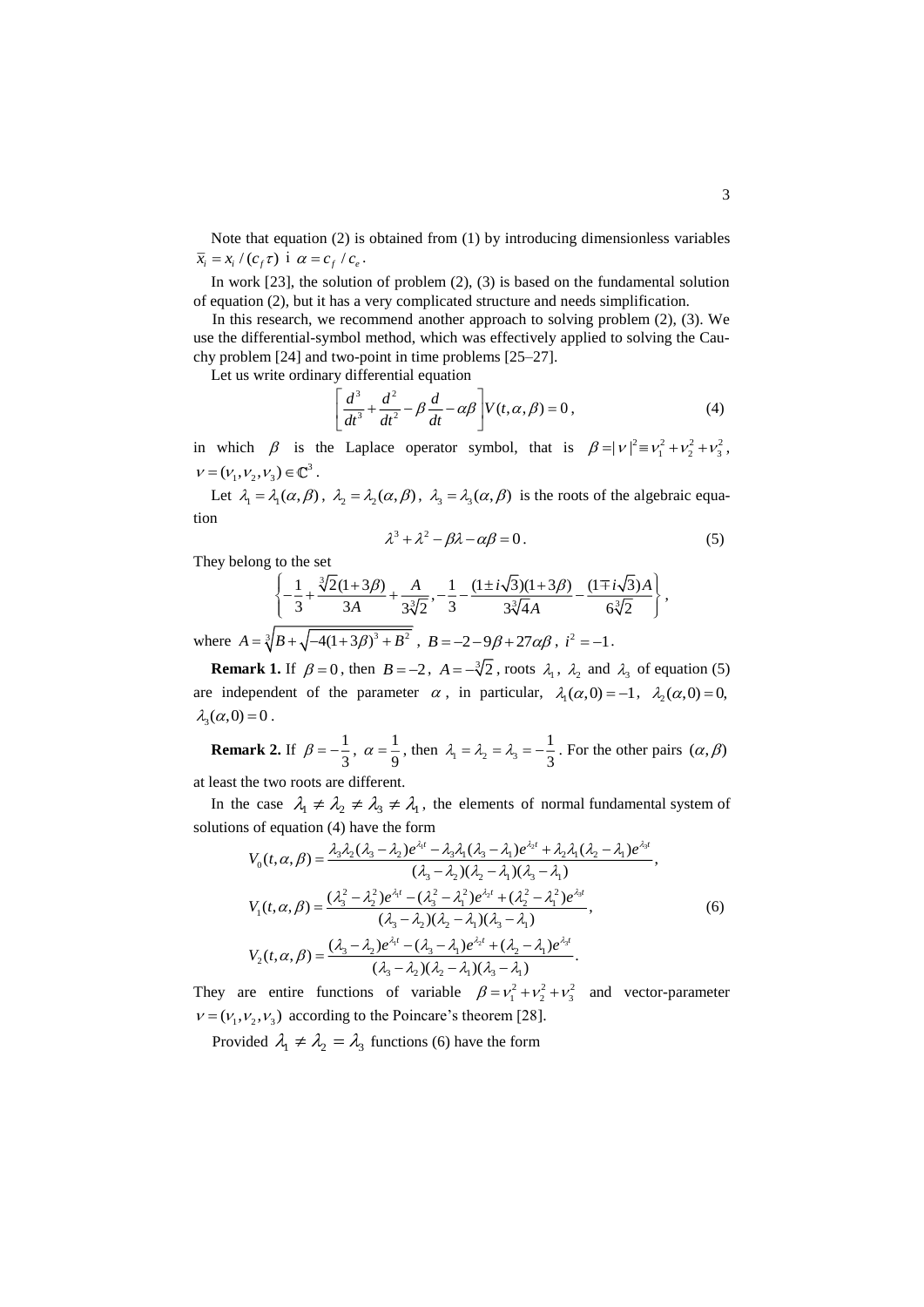$$
V_0 = \frac{\lambda_2^2 e^{\lambda_1 t} - \lambda_1 (2\lambda_2 - \lambda_1) e^{\lambda_2 t} + \lambda_2 \lambda_1 (\lambda_2 - \lambda_1) t e^{\lambda_2 t}}{(\lambda_2 - \lambda_1)^2},
$$
  
\n
$$
V_1 = \frac{-2\lambda_2 e^{\lambda_1 t} + 2\lambda_2 e^{\lambda_2 t} - (\lambda_2^2 - \lambda_1^2) t e^{\lambda_2 t}}{(\lambda_2 - \lambda_1)^2},
$$
  
\n
$$
V_2 = \frac{e^{\lambda_1 t} - e^{\lambda_2 t} + (\lambda_2 - \lambda_1) t e^{\lambda_2 t}}{(\lambda_2 - \lambda_1)^2}.
$$

If  $\lambda_1 = \lambda_2 = \lambda_3$ , then the normal fundamental system of solutions of equation (4) is the following:

$$
V_0 = \left(1 - \lambda_1 t + \frac{1}{2}t^2 \lambda_1^2\right) e^{\lambda_1 t},
$$
  
\n
$$
V_1 = t\left(1 - \lambda_1 t\right) e^{\lambda_1 t},
$$
  
\n
$$
V_2 = \frac{1}{2}t^2 e^{\lambda_1 t}.
$$

**Remark 3.** According to Remark 1, if  $\beta = 0$  the condition  $\lambda_1 \neq \lambda_2 = \lambda_3$  is fulfilled and functions (6) have the following form:

 $V_0(t, \alpha, 0) = 1$ ,  $V_1(t, \alpha, 0) = t$ ,  $V_2(t, \alpha, 0) = e^{-t} - 1 + t$ .

**Remark 4.** If  $\beta = -\frac{1}{2}$  $\beta = -\frac{1}{3}$  and  $\alpha = \frac{1}{9}$  $\alpha = \frac{1}{9}$ , then according to Remark 2 all roots of equa-

tion (5) are identical and equal to 
$$
-\frac{1}{3}
$$
. Functions (6) have such form  
\n
$$
V_0 = \left(1 + \frac{1}{3}t + \frac{1}{18}t^2\right)e^{-\frac{1}{3}t},
$$
\n
$$
V_1 = t\left(1 + \frac{1}{3}t\right)e^{-\frac{1}{3}t},
$$
\n
$$
V_2 = \frac{1}{2}t^2e^{-\frac{1}{3}t}.
$$
\n(7)

Let the initial functions  $\varphi_0(x)$ ,  $\varphi_1(x)$ ,  $\varphi_2(x)$  and right-hand side  $f(t,x)$  of equation (2) are arbitrary entire functions. Then there is only one solution of problem (2), (3) in the class of entire functions. This solution can be presented in the form

$$
u(t,x) = \sum_{k=0}^{2} \varphi_{k} \left( \frac{\partial}{\partial v} \right) \left\{ V_{k}(t,\alpha,\beta) e^{v \cdot x} \right\}_{v=0}
$$
  
+  $f \left( \frac{\partial}{\partial \lambda}, \frac{\partial}{\partial v} \right) \left\{ \frac{e^{\lambda t} - \sum_{k=0}^{2} \lambda^{k} V_{k}(t,\alpha,\beta)}{\lambda^{3} + \lambda^{2} - \lambda \beta - \alpha \beta} e^{v \cdot x} \right\}_{\lambda=0, v=0}$  (8)

4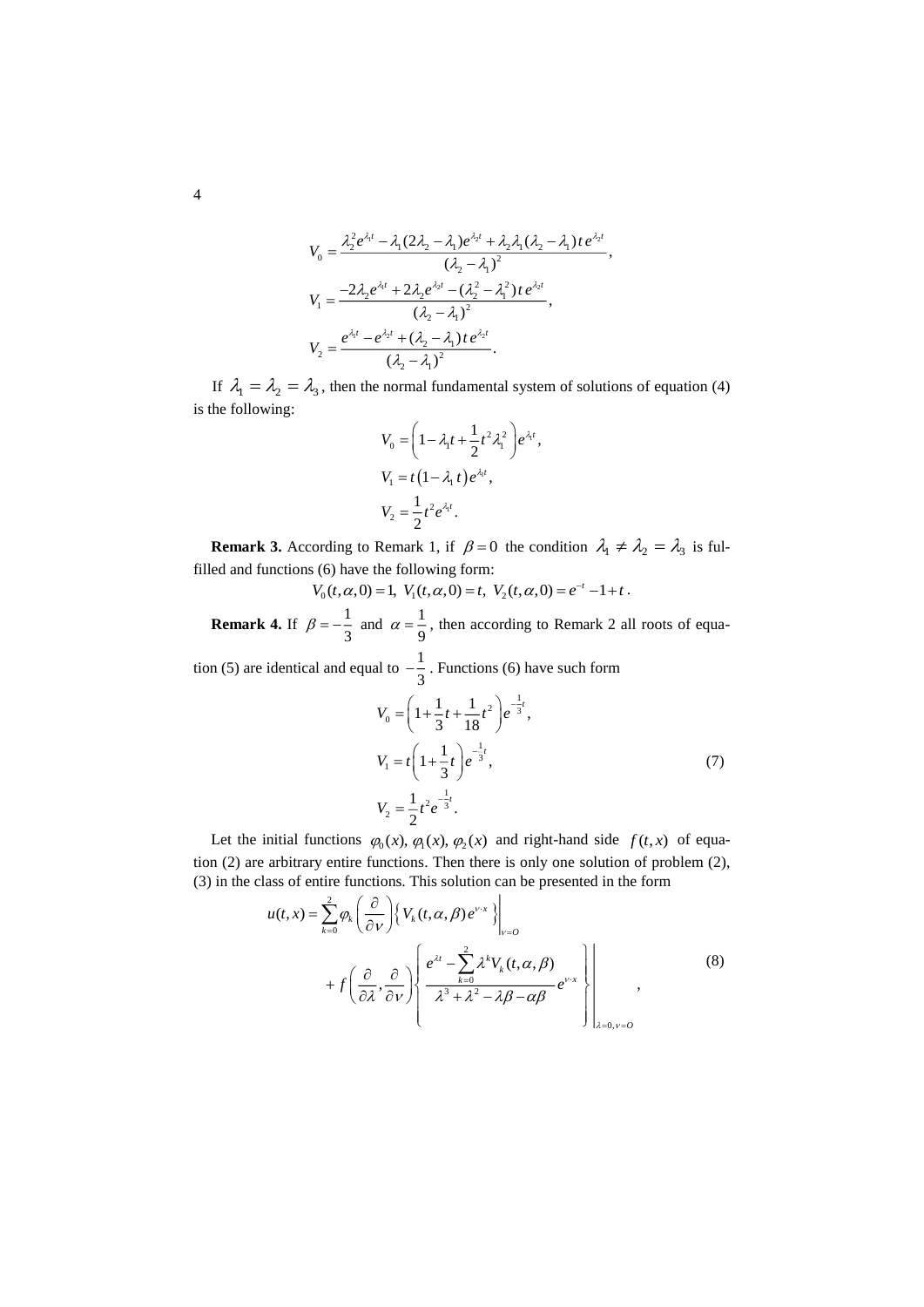where  $v \cdot x = v_1 x_1 + v_2 x_2 + v_3 x_3$ ,  $Q = (0,0,0)$ , the differential expressions  $\varphi_0 \left( \frac{\partial}{\partial v} \right)$ ,  $( \partial )$  $\left(\frac{\cdot}{\partial v}\right)$ 

$$
\varphi_1\left(\frac{\partial}{\partial\nu}\right), \varphi_2\left(\frac{\partial}{\partial\nu}\right)
$$
 and  $f\left(\frac{\partial}{\partial\lambda}, \frac{\partial}{\partial\nu}\right)$  are obtained from the functions  $\varphi_0(x), \varphi_1(x)$ ,

 $\varphi_2(x)$  and  $f(t, x)$  with the change x to  $\frac{\partial}{\partial y}$ õ  $\frac{\partial}{\partial v}$  and t to  $\frac{\partial}{\partial \lambda}$ õ  $\frac{\tilde{c}}{\partial \lambda}$  .

The differential expressions  $\varphi_0\left(\frac{\partial}{\partial v}\right), \varphi_1\left(\frac{\partial}{\partial v}\right), \varphi_2\left(\frac{\partial}{\partial v}\right)$  and  $f\left(\frac{\partial}{\partial \lambda}, \frac{\partial}{\partial v}\right)$  for en-

tire data of problem can be defined as corresponding Maclaurin series. The actions of these expressions on functions in curly brackets of formula (8) are correct because the functions in brackets are entire functions of first order with respect to the vector  $\nu$ and the variable  $\lambda$  in the last brackets.

Function (8) satisfies equation (2). It follows from the commutativity of differentiation operators  $\frac{\partial}{\partial t}$ д  $\frac{\partial}{\partial t}$ ,  $\frac{\partial}{\partial x}$ ô  $\frac{\partial}{\partial x}$ ,  $\frac{\partial}{\partial y}$ õ  $\frac{\partial}{\partial v}$  and  $\frac{\partial}{\partial \lambda}$ õ  $\frac{\sigma}{\partial \lambda}$ , and from the fact that functions (6) satisfy equation (4). Also, the function  $u(t, x)$  of the form (8) satisfies initial conditions (3), since these differentiation operators are commutative, and corresponding initial conditions are satisfied for functions (6).

The fact that the found solution of the Cauchy problem in the class of entire functions is unique, can be proved by method of contradiction (see, for example, [25]).

**The main result**. The process of an acoustic wave propagation in a relax environment with data at the initial (zero) moment of time is described by the Cauchy problem (2), (3) for hyperbolic equation of third order; equation (3) is important in the problems of ultrasound diagnostics; a class of entire functions as a class of uniqueness solvability of problem is established; formula (8) for constructing the solution of the problem is proposed.

# **3 The examples of application of the developed method and constructing the solution of problems with specific initial data**

Let us investigate the process of acoustic wave propagation for specifically given initial functions and the right-hand side of the equation, which are integer functions. We use the method of constructing the solution of problem from the previous section.

**Example 1.** Let the initial functions in problem (2), (3) and the right-hand side of equation (2) are polynomials, such as  $\varphi_0(x) = x_1 + x_2 - x_3$ ,  $\varphi_1(x) = 2x_2$ ,  $\varphi_2(x) = x_1^2 x_3$ ,  $f(t, x) = 3$ . Then the solution of problem exists in the class of entire functions. It is unique and can be found by formula (8) due to Remark 1 and 3:

$$
u(t,x) = \left(\frac{\partial}{\partial v_1} + \frac{\partial}{\partial v_2} - \frac{\partial}{\partial v_3}\right) \left\{V_0(t,\alpha,\beta)e^{v \cdot x}\right\}\bigg|_{v=0}
$$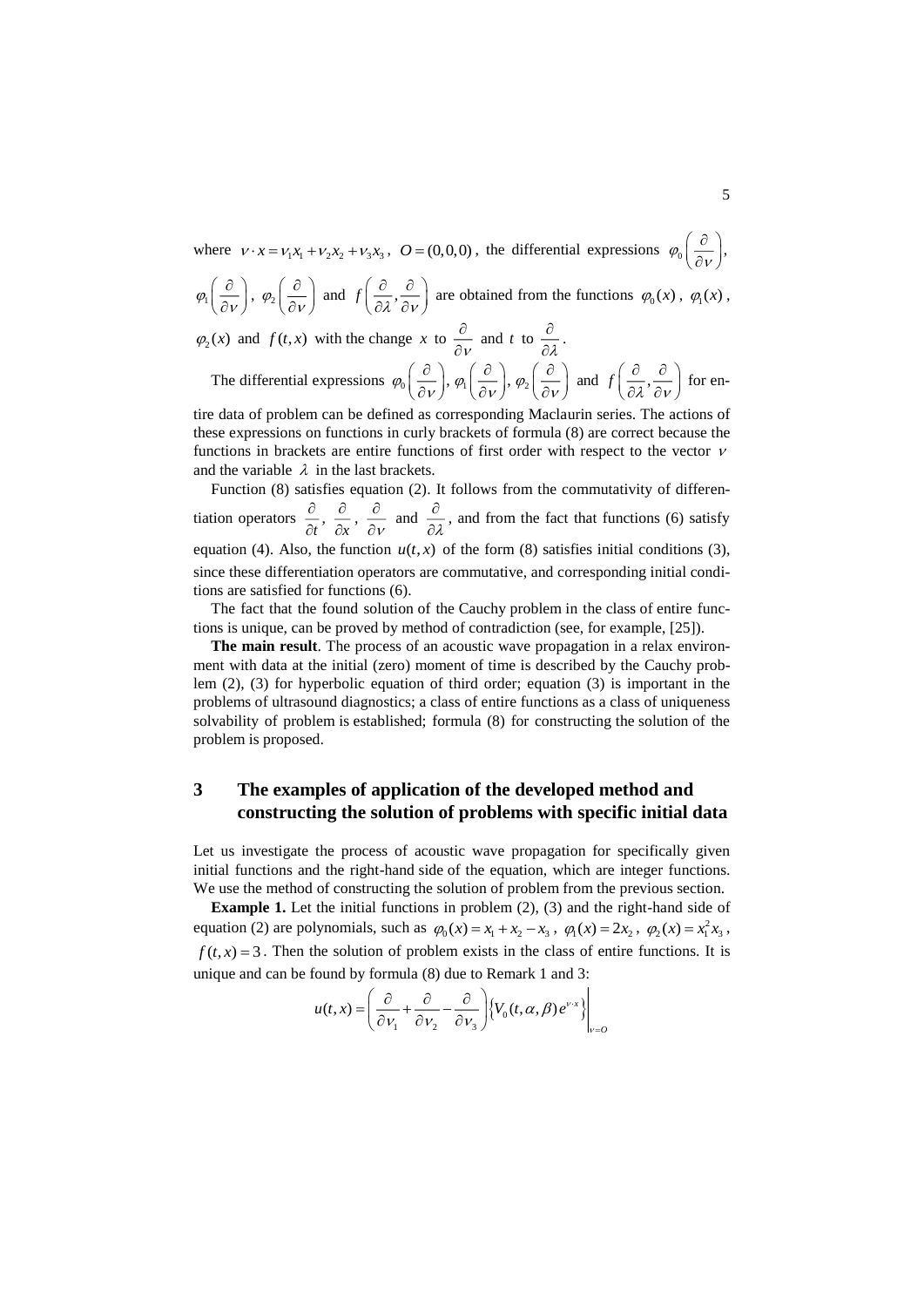$$
+2 \frac{\partial}{\partial v_{2}} \left\{ V_{1}(t, \alpha, \beta) e^{v_{x}} \right\}_{v=0} + \frac{\partial^{3}}{\partial v_{1}^{2} \partial v_{3}} \left\{ V_{2}(t, \alpha, \beta) e^{v_{x}} \right\}_{v=0} +3 \frac{e^{\lambda t} - \sum_{k=0}^{2} \lambda^{k} V_{k}(t, \alpha, \beta)}{\lambda^{3} + \lambda^{2} - \lambda \beta - \alpha \beta} e^{v_{x}} \Bigg|_{\lambda=0, v=0} = \frac{\partial V_{0}(t, \alpha, \beta)}{\partial v_{1}} \Bigg|_{v=0} + \frac{\partial V_{0}(t, \alpha, \beta)}{\partial v_{2}} \Bigg|_{v=0} - \frac{\partial V_{0}(t, \alpha, \beta)}{\partial v_{3}} \Bigg|_{v=0} +V_{0}(t, \alpha, 0)(x_{1} + x_{2} - x_{3}) + 2 \frac{\partial V_{1}(t, \alpha, \beta)}{\partial v_{2}} \Bigg|_{v=0} +V_{1}(t, \alpha, 0) \cdot 2x_{2} + \frac{\partial^{3}}{\partial v_{1}^{2} \partial v_{3}} \left\{ V_{2}(t, \alpha, \beta) e^{v_{x}} \right\}_{v=0} +3 \frac{e^{\lambda t} - V_{0}(t, \alpha, 0) - \lambda V_{1}(t, \alpha, 0) - \lambda^{2} V_{2}(t, \alpha, 0)}{\lambda^{3} + \lambda^{2}} \Bigg|_{\lambda=0} = 0 + 0 + 0 + 1 \cdot (x_{1} + x_{2} - x_{3}) + 0 + t \cdot 2x_{2} + x_{3} \left\{ (6\alpha - 4)t + 6 - 8\alpha + (8\alpha - 6)e^{-t} + 2t(\alpha - 1)e^{-t} + \frac{1}{3} \alpha t^{3} + (1 - 2\alpha)t^{2} + x_{1}^{2}(e^{-t} - 1 + t) \right\} + \frac{3}{2} (t^{2} - 2(e^{-t} - 1 + t)).
$$

So,

$$
u(t,x) = x_1 + x_2 - x_3 + 2tx_2
$$
  
+  $x_3 \left\{ (6\alpha - 4)t + 6 - 8\alpha + (8\alpha - 6)e^{-t} + 2t(\alpha - 1)e^{-t} + \frac{1}{3}\alpha t^3 + (1 - 2\alpha)t^2 + x_1^2(e^{-t} - 1 + t) \right\} + \frac{3}{2} (t^2 - 2t + 2 - 2e^{-t}).$ 

Since the initial data were polynomials, the obtained solution of the problem is also a polynomial. Only operations of differentiation were used to construct the solution.

We note that the solution of problem linearly depends on parameter  $\alpha$ .

**Example 2.** Let us describe the process of an acoustic wave propagation with zero initial conditions for  $\alpha = \frac{1}{2}$  $\alpha = \frac{1}{9}$  under the influence of external force  $f(t, x) = e^{-t} \sin \frac{x_1}{\sqrt{3}}$  $f(t, x) = e^{-t} \sin \frac{x_1}{\sqrt{t}}$ .

Therefore, we find the solution of problem (2), (3), for  $\varphi_0(x) = \varphi_1(x) = \varphi_2(x) = 0$ 

and  $f(t, x) = e^{-t} \sin \frac{x_1}{\sqrt{3}}$  $f(t, x) = e^{-t} \sin \frac{x_1}{\sqrt{t}}$ . Then according to Remark 4 by formula (8), we get  $u(t, x) = e^{-\frac{t}{\partial \lambda}} \sin \left| \frac{1}{\sqrt{\lambda}} \right| \frac{\partial}{\partial t} \left| H(\lambda, v, t, x) \right|$ 

$$
(t,x)=e^{-\frac{\partial}{\partial \lambda}}\sin\left[\frac{1}{\sqrt{3}}\frac{\partial}{\partial v_1}\right]H(\lambda,v,t,x)\Big|_{\lambda=0,v=0},
$$

6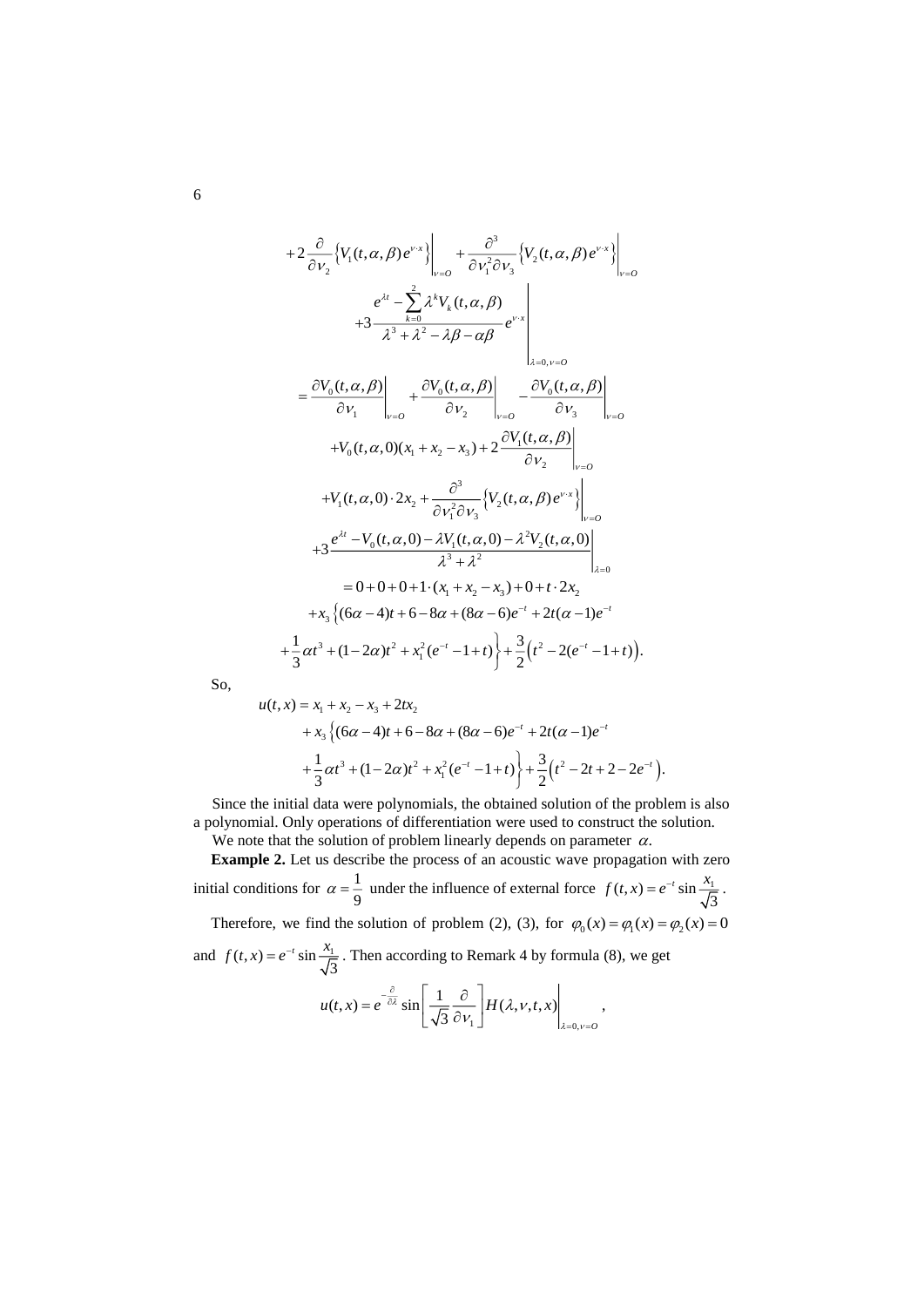where  $H(\lambda, v, t, x) = \left(\lambda - \frac{1}{2}\right)^3 \left(e^{\lambda t} - V_0 - \lambda V_1 - \lambda^2 V_2\right).$  $H(\lambda, v, t, x) = \left(\lambda - \frac{1}{3}\right)^{-3} \left(e^{\lambda t} - V_0 - \lambda V_1 - \lambda^2 V_2\right) e^{\nu \cdot x}$ , and  $V_0, V_1, V_2$  are functions (7).

We have

$$
u(t,x) = e^{-\frac{\partial}{\partial x}} \sin \left[ \frac{1}{\sqrt{3}} \frac{\partial}{\partial v_1} \right] H(\lambda, v, t, x) \Big|_{\lambda = 0, v = 0}
$$
  
\n
$$
= \sin \left[ \frac{1}{\sqrt{3}} \frac{\partial}{\partial v_1} \right] H(\lambda, v, t, x) \Big|_{\lambda = -1, v = 0}
$$
  
\n
$$
= \frac{H(-1, \frac{i}{\sqrt{3}}, 0, 0, t, x) - H(-1, -\frac{i}{\sqrt{3}}, 0, 0, t, x)}{2i}
$$
  
\n
$$
= \frac{e^{-t} - V_0 + V_1 - V_2}{(-2/3)^3} e^{\frac{i}{\sqrt{3}}x_1} - \frac{e^{-t} - V_0 + V_1 - V_2}{(-2/3)^3} e^{-\frac{i}{\sqrt{3}}x_1}
$$
  
\n
$$
= -\frac{27}{8} (e^{-t} - V_0 + V_1 - V_2) \sin \frac{x_1}{\sqrt{3}}
$$
  
\n
$$
= -\frac{27}{8} (e^{-t} - (1 - \frac{2}{3}t + \frac{2}{9}t^2) e^{-\frac{1}{3}t}) \sin \frac{x_1}{\sqrt{3}}.
$$

Therefore,

$$
u(t,x) = -\frac{27}{8} \left( e^{-t} - \left( 1 - \frac{2}{3}t + \frac{2}{9}t^2 \right) e^{-\frac{1}{3}t} \right) \sin \frac{x_1}{\sqrt{3}}.
$$

The obtained solution of the problem  $u(t, x)$  does not depend on the coordinates  $x_2$  and  $x_3$ . If  $t \to \infty$  it goes to zero.

The function  $u(t, x)$  describes periodic oscillations of an acoustic wave with a period  $T = 2\pi\sqrt{3}$  for coordinate  $x_1$  (see fig. 1). The amplitude of these oscillations is determined by the formula

$$
A(t) = -\frac{27}{8} \left( e^{-t} - \left( 1 - \frac{2}{3}t + \frac{2}{9}t^2 \right) e^{-\frac{1}{3}t} \right).
$$

Graphic time dependence of amplitude  $A(t)$  and  $u(t,x)$  for  $x_1$ 3  $x_1 = \frac{\sqrt{3}}{6}\pi$  and

2 3  $x_2 = \frac{\sqrt{3}}{4}\pi$  is depicted on Fig. 2 with solid and dashed lines.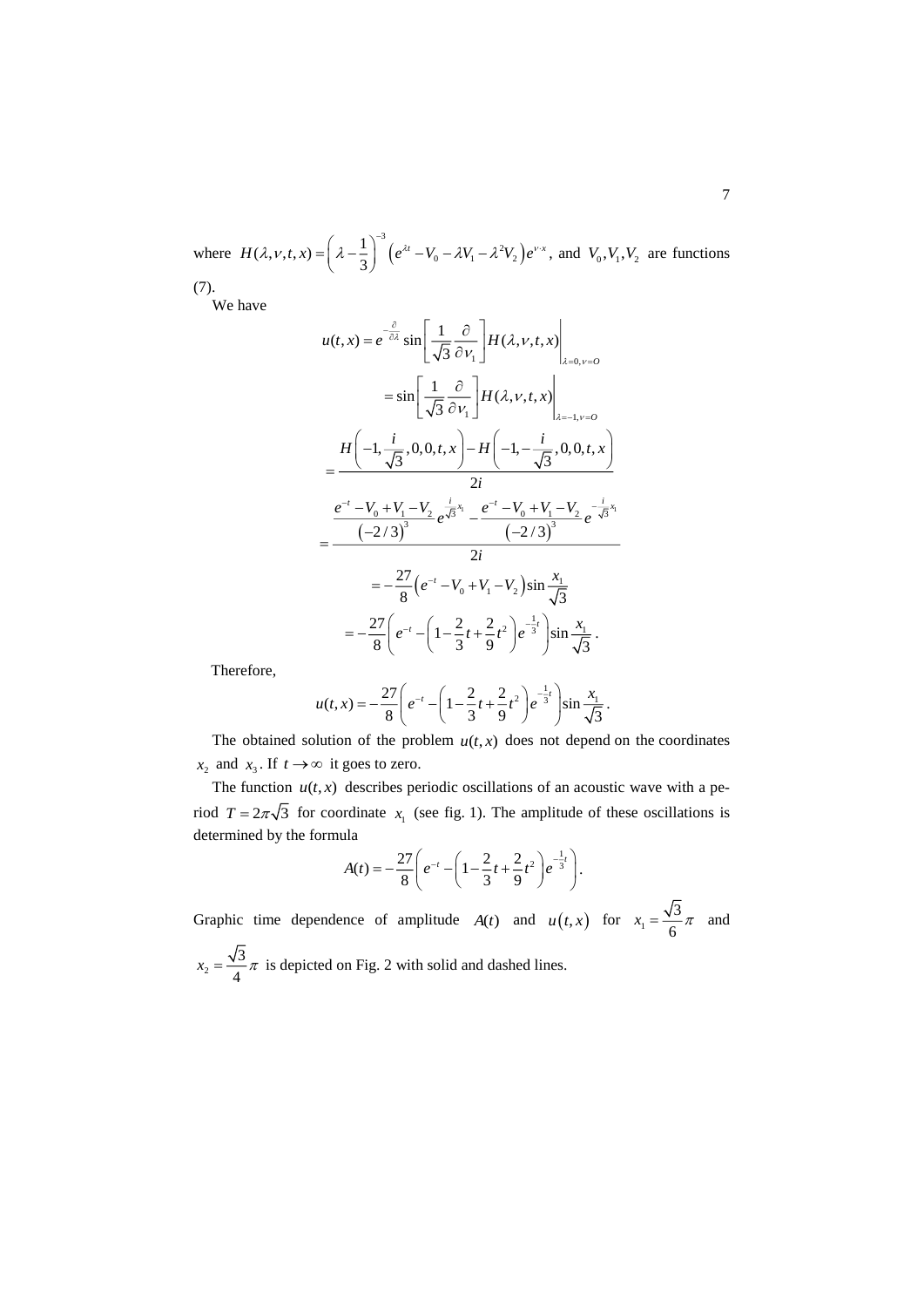

**Fig. 1.** The dependence of the value of the solution on the time variable and the spatial coordinate  $x_1$ 



Only values of function  $H(\lambda, v, t, x)$  in the points  $(-1, -i, 0, 0, t, x)$  and  $(-1, i, 0, 0, t, x)$ were used to solve the problem. The equalities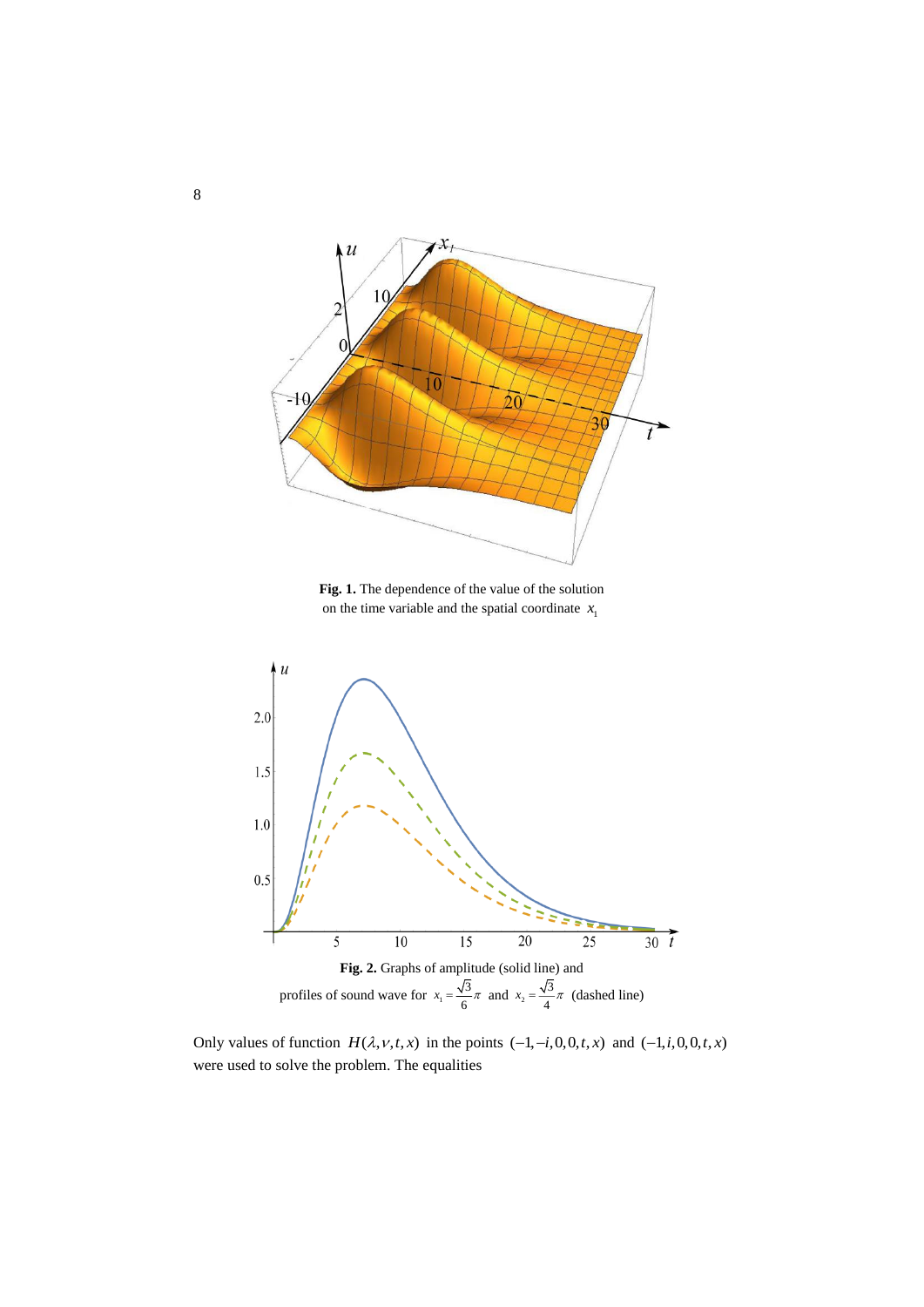$$
e^{i\frac{\partial}{\partial v_1}}H(\lambda, v, t, x) = H(\lambda, v_1 + i, v_2, v_3, t, x),
$$
  
\n
$$
e^{-i\frac{\partial}{\partial v_1}}H(\lambda, v, t, x) = H(\lambda, v_1 - i, v_2, v_3, t, x),
$$
  
\n
$$
e^{-\frac{\partial}{\partial \lambda}}H(\lambda, v, t, x) = H(\lambda - 1, v, t, x),
$$

that are correct for an arbitrary integer function  $H(\lambda, v, t, x)$  with variables  $v_1, v_2$ ,  $V_3$  and  $\lambda$  were used.

#### **4 Conclusions**

The class of existence and uniqueness of the Cauchy problem solution for the hyperbolic equation of third order has been established. The method of constructing the solution of Cauchy problem for arbitrary entire initial functions and an arbitrary entire right-hand side of the equation is given. In the case if the data of problem has a quasipolynomial form, according to the proposed method, the solution of Cauchy problem can be found only with operations of differentiation. In particular, it is illustrated by Examples 1 and 2.

The results of the researches can be used in the problems of ultrasound diagnostics. The obtained results and the developed method constitute an important theoretical basis for the mathematical modeling of the acoustic wave propagation process in a relax environment.

The main conclusion of the application of the presented results in medical practice is the possibility to find exactly the determining parameters of the wave process.

### **References**

- 1. Kapur, N.J.: Mathematical models in biology and medicine. New Delhi: Affiliated East-West Press (1985).
- 2. Begun, P.I., Afonin, P.N.: Modeling in biomechanics. Moscow: Vysshaya shkola (2004) [in Russian].
- 3. [Horn,](https://www.amazon.co.uk/s/ref=dp_byline_sr_book_1?ie=UTF8&field-author=Mary+Ann+Horn&text=Mary+Ann+Horn&sort=relevancerank&search-alias=books-uk) M.A., [Simonett,](https://www.amazon.co.uk/s/ref=dp_byline_sr_book_2?ie=UTF8&field-author=Gieri+Simonett&text=Gieri+Simonett&sort=relevancerank&search-alias=books-uk) G., [Webb,](https://www.amazon.co.uk/s/ref=dp_byline_sr_book_3?ie=UTF8&field-author=Glenn+F.+Webb&text=Glenn+F.+Webb&sort=relevancerank&search-alias=books-uk) G.F.: Mathematical models in medical and health science. Vanderbilt University Press (1998).
- 4. Belotserkovsky, O.M. (ed.): Computer and brain. New technologies. Nauka, Moscow (2005) [in Russian].
- 5. Pukach, P.Ya., Kuzio, I.V.: Resonance phenomena in quasi-zero stiffness vibration isolation systems. Naukovyi Visnyk Natsіonalnoho Hіrnychoho Unіversytetu, 3, 62–67 (2015).
- 6. Pukach, P.Ya., Kuzio, I.V.: Nonlinear transverse vibrations of semiinfinite cable with consideration paid to resistance. Naukovyi Visnyk Natsіonalnoho Hіrnychoho Unіversytetu, 3, 82–86 (2013) [in Ukrainian].
- 7. Pukach, P.Ya.: Investigation of bending vibrations in Voigt-Kelvin bars with regard for nonlinear resistance forces. Journal of Mathematical Sciences, 215(1), 71–78 (2016).
- 8. [Samarskii,](https://www.google.com.ua/search?hl=uk&tbo=p&tbm=bks&q=inauthor:%22Alexander+A.+Samarskii%22&source=gbs_metadata_r&cad=9) A.A.: The theory of difference schemes. CRC Press (2001).